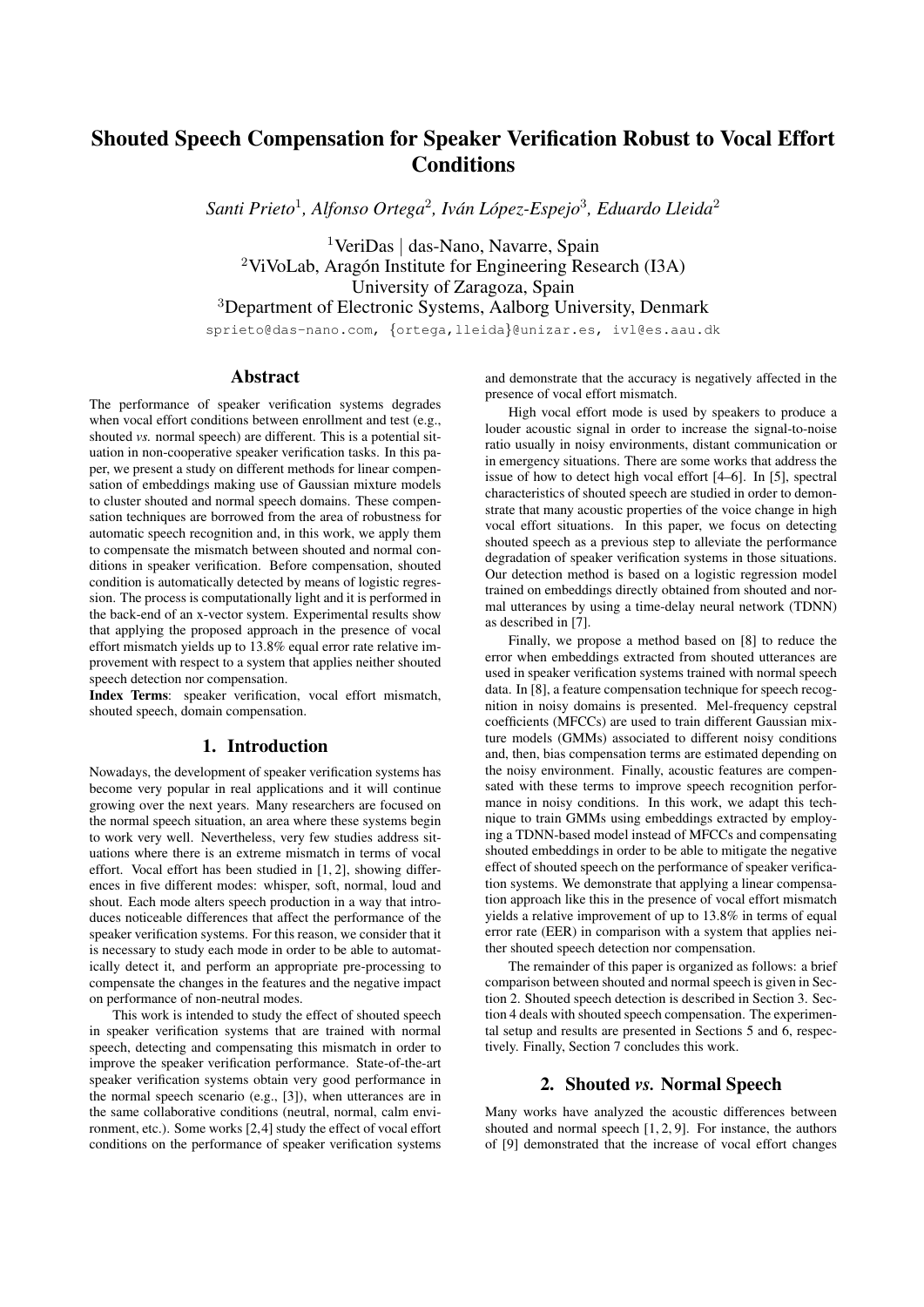

Figure 1: *A comparison between speaker embeddings (projected onto a two-dimensional space using t-SNE) extracted from shouted and normal speech.*

many acoustical properties of speech. In the spectral domain, it makes the fundamental frequency and the first formant to increase, as well as flattening of the spectral tilt. Hence, shortterm spectral features such as MFCCs are thus directly affected by the increased vocal effort, which in turn affects the speaker recognition performance. To mitigate this effect, a spectral matching between shouted and normal speech on a perceptual scale was proposed in [9].

In this work, we want to study how these differences between shouted and normal speech can affect the speaker verification performance. State-of-the-art speaker verification is based on a TDNN trained with MFCCs to obtain speaker embeddings [7]. Differences between shouted and normal speech also affect both the intra- and inter-speaker variability at the TDNN output, which can be visualized in the embedding domain. For that, i.e., to transform the embeddings extracted from the TDNN and see how shouted and normal speech conditions are represented in a two-dimensional space, we use t-SNE [10].

In Figure 1, a two-dimensional speaker embedding representation from 11 males and 11 females is shown. Each speaker is characterized by 24 shouted and 24 normal points in the twodimensional space. We can observe four clusters that represent different embedding characteristics. On the one hand, there are gender representation clusters for embeddings, and, on the other hand, there are shouted and normal speech differences in the embedding characteristics that are visualized in distinct clusters. This affects the speaker verification task due to the intraspeaker variability introduced by the two vocal effort domains, one of shouted utterances and the other one of normal speech. If two utterances from the same speaker but with different conditions are compared, the system will not be able to verify them correctly as same speaker because the embeddings are affected by vocal effort mismatch and will be rejected.

## 3. Shouted Speech Detection

To avoid introducing unnecessary distortion to normal speech embeddings, it is crucial to develop an accurate shouted speech detector before applying the proposed compensation techniques. To this end, we assume this task as a two-class classification problem by training a logistic regression model with embeddings obtained from shouted and normal speech utterances. Logistic regression is chosen due to both low complex-

ity and very good performance. Let  $\mathbf{z} = (z_1, ..., z_D)^\top$  be a D-dimensional embedding,  $H_0$  and  $H_1$  indicate the hypotheses that z is a shouted and a normal speech embedding, respectively. Thus, the probability that z comes from shouted speech,  $P(H_0|\mathbf{z}) = 1 - P(H_1|\mathbf{z})$ , is estimated in this work as

$$
P(H_0|\mathbf{z}) = \frac{1}{1 + \exp\{- (\beta_0 + \beta_1 z_1 + \dots + \beta_D z_D) \}}, \quad (1)
$$

where, as aforementioned, the parameters of the model,  $\{\beta_i; i = 0, ..., D\}$ , are calculated from a set of training embeddings obtained from shouted and normal speech (see Subsection 5.2). At test time, an embedding z is classified as coming from a shouted speech utterance if  $P(H_0|\mathbf{z}) > 0.5$ .

The usefulness of this rather simple, yet effective method is shown in the result section.

#### 4. Shouted Speech Compensation

In this section, we describe the technique used to compensate the shouted speech embeddings. This technique is simple and has only a few parameters to better fit the data scarcity. We propose here the use of *Multi-Environment Model-based LInear Normalization* (MEMLIN) [8], a method borrowed from robust speech recognition. Given the normal speech embedding x and the shouted one y, a normal speech embedding estimate,  $\hat{\mathbf{x}}$ , can be obtained by minimum mean square error estimation as

$$
\hat{\mathbf{x}} = E[\mathbf{x}|\mathbf{y}] = \int \mathbf{x} \cdot p(\mathbf{x}|\mathbf{y}) d\mathbf{x},\tag{2}
$$

where  $E[\cdot]$  is the expectation operator and  $p(\mathbf{x}|\mathbf{y})$  is the conditional probability density function of x given y. In order to evaluate the expression in Eq. (2) for MEMLIN, the following assumptions are made.

First, normal speech embeddings are modelled by using a GMM:

$$
p(\mathbf{x}) = \sum_{s_x} p(\mathbf{x}|s_x) P(s_x), \tag{3}
$$

with

$$
p(\mathbf{x}|s_x) = \mathcal{N}(\mathbf{x}|\boldsymbol{\mu}_{s_x}, \boldsymbol{\Sigma}_{s_x}),
$$
\n(4)

where  $s_x$  denotes each Gaussian of the normal speech model, and  $\mu_{s_x}$ ,  $\Sigma_{s_x}$  and  $P(s_x)$  are the mean, covariance matrix (which is diagonal in this work as we assume statistical independence among embedding components) and weight associated to Gaussian  $s_x$ . In addition,  $p(\mathbf{x}|s_x)$  is the likelihood of the normal speech embedding given the Gaussian  $s_x$ .

Secondly, shouted speech embeddings are similarly modelled as

$$
p(\mathbf{y}) = \sum_{s_y} p(\mathbf{y}|s_y) P(s_y),
$$
\n(5)

with

$$
p(\mathbf{y}|s_y) = \mathcal{N}(\mathbf{y}|\boldsymbol{\mu}_{s_y}, \boldsymbol{\Sigma}_{s_y}).
$$
\n(6)

Finally, the third assumption is considering that the normal embedding, x, can be obtained from the shouted embedding, y, by making use of the above models:

$$
\mathbf{x} = \mathbf{f}(\mathbf{y}, s_x, s_y). \tag{7}
$$

With all of these assumptions, Eq. (2) can be expressed by using the Bayes' rule and the proposed models for both domains as

$$
\hat{\mathbf{x}} = \int \sum_{s_y} \sum_{s_x} \mathbf{x} \cdot p(\mathbf{x}, s_x, s_y | \mathbf{y}) \cdot p(s_x, s_y | \mathbf{y}) d\mathbf{x} \n\approx \mathbf{y} - \sum_{s_y} \sum_{s_x} \mathbf{r}_{s_x s_y} \cdot p(s_y | \mathbf{y}) \cdot p(s_x | \mathbf{y}, s_y),
$$
\n(8)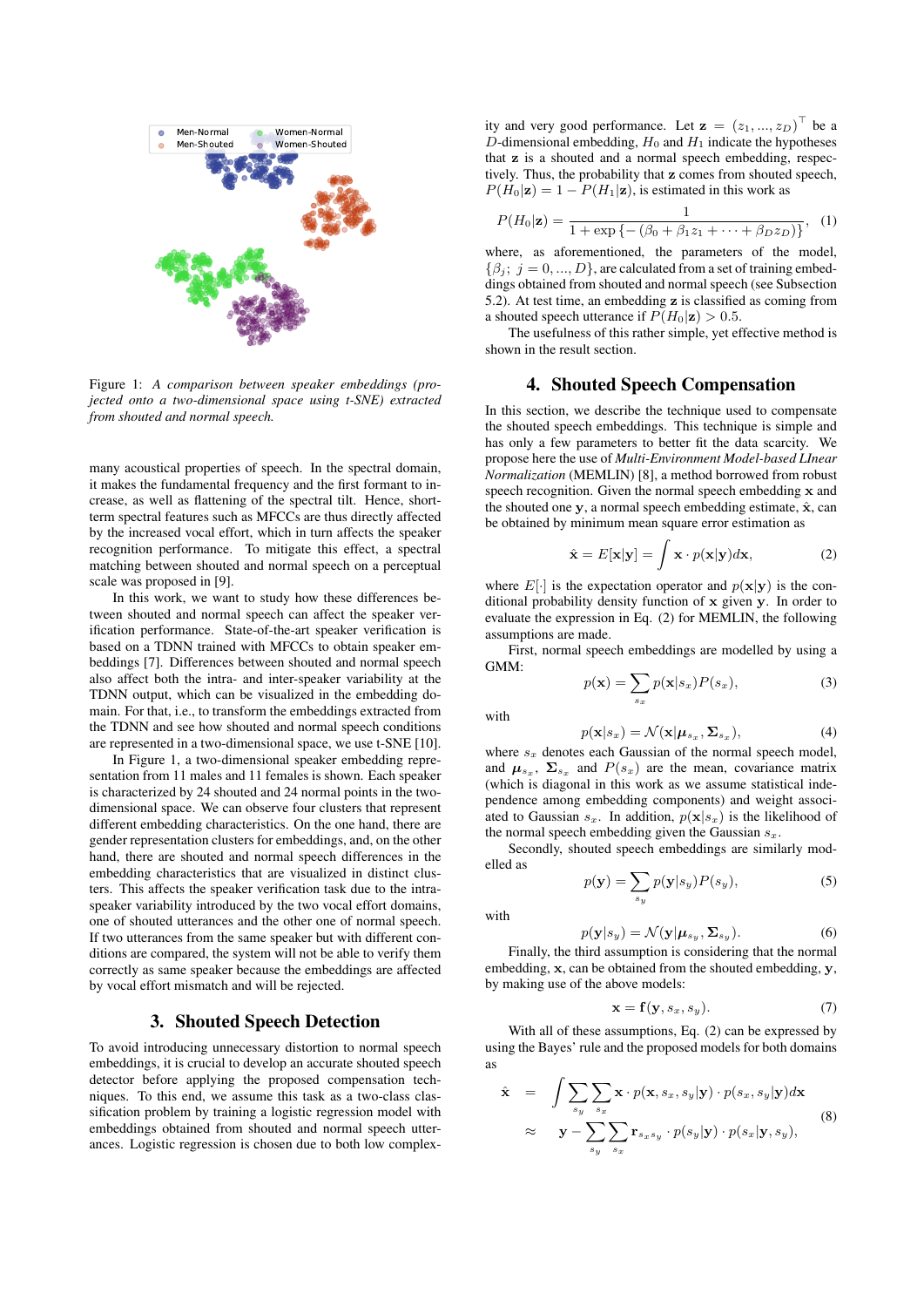where  $\mathbf{r}_{s_x s_y}$  is a bias term (see below). Given the shouted speech embedding  $y$ , to obtain an estimate  $\hat{x}$  of the normal speech embedding it is necessary to compute the probability of the shouted speech Gaussian  $s_y$  given y,  $p(s_y|\mathbf{y})$ , and the probability of the normal speech Gaussian  $s_x$  given the shouted embedding y and the shouted speech Gaussian  $s_y$ ,  $p(s_x|\mathbf{y}, s_y)$ .

The bias terms,  $r_{s_x s_y}$ , are obtained in a training stage using a set of paired embeddings (see Subsection 5.2) from both domains,  $\{\mathbf x_i^{Tr}, \mathbf y_i^{Tr}\}$ , following

$$
\mathbf{r}_{s_x s_y} = \frac{\sum_i p\left(s_y, \mathbf{y}_i^{Tr}\right) p\left(s_x, \mathbf{x}_i^{Tr}\right) \left(\mathbf{y}_i^{Tr} - \mathbf{x}_i^{Tr}\right)}{\sum_i p\left(s_y, \mathbf{y}_i^{Tr}\right) p\left(s_x, \mathbf{x}_i^{Tr}\right)}.
$$
 (9)

In order to compare the performance of the proposed method with some other well-known compensation techniques for robustness in automatic speech recognition, we also implemented two techniques such as *Multivariate Gaussian-based Cepstral Normalization* (RATZ) [11] and *Stereo-based Piecewise LInear Compensation for Environments* (SPLICE) [12].

In RATZ, the normal speech embedding is modelled using a GMM in the normal speech domain according to Eqs. (3) and (4), and the estimation of x follows

$$
\hat{\mathbf{x}} = \mathbf{f}_{RATZ}(\mathbf{y}, s_x) \approx \mathbf{y} - \sum_{s_x} \mathbf{r}_{s_x} \cdot p(s_x | \mathbf{y}), \qquad (10)
$$

where  $r_{s_x}$  is a bias term that only depends on the normal speech Gaussian and is obtained in a previous training phase from the set of paired embeddings  $\{ \mathbf x_i^{Tr}, \mathbf y_i^{Tr} \}$  according to

$$
\mathbf{r}_{s_x} = \frac{\sum_{i} p\left(s_x \, \left| \mathbf{x}_i^{Tr}\right) \left(\mathbf{y}_i^{Tr} - \mathbf{x}_i^{Tr}\right)\right.}{\sum_{i} p\left(s_x \, \left| \mathbf{x}_i^{Tr}\right.\right)}.\tag{11}
$$

On the other hand, in SPLICE, the shouted speech domain is modelled with a GMM according to Eqs. (5) and (6), and the estimate of x is obtained following

$$
\hat{\mathbf{x}} = \mathbf{f}_{\text{SPLICE}}(\mathbf{y}, s_y) \approx \mathbf{y} - \sum_{s_y} \mathbf{r}_{s_y} \cdot p(s_y | \mathbf{y}), \qquad (12)
$$

where  $\mathbf{r}_{s_y}$  is a bias term obtained in a training stage again using the set of paired embeddings from both domains as follows:

$$
\mathbf{r}_{s_y} = \frac{\sum_{i} p\left(s_y \left| \mathbf{y}_i^{T_r}\right) \left(\mathbf{y}_i^{T_r} - \mathbf{x}_i^{T_r}\right)\right.}{\sum_{i} p\left(s_y \left| \mathbf{y}_i^{T_r}\right)\right)}.\tag{13}
$$

## 5. Experimental Setup

#### 5.1. Speaker Verification System

The speaker verification system is implemented according to the x-vector-based Kaldi [13] recipe using augmented versions of the VoxCeleb1 [14] and VoxCeleb2 [15] corpora<sup>1</sup>. The models generated from this recipe are freely available on the Internet<sup>2</sup>. The EER (which is the primary evaluation metric in this paper) obtained using this baseline system for VoxCeleb is 3.1%.

This speaker verification system consists of a TDNN-based front-end for 512-dimensional speaker embedding (x-vector) computation (i.e.,  $D = 512$ ) plus a probabilistic linear discriminant analysis (PLDA) back-end for verification. The TDNN is fed with 30-dimensional MFCC features extracted from speech



Figure 2: *A comparison between shouted and normal speech embeddings (projected onto a two-dimensional space using t-SNE) when MEMLIN is employed for shouted embedding compensation.*

signals that are framed using a 25 ms analysis window with a 10 ms shift. Voice activity detection is employed to discard non-speech frames. Then, prior PLDA scoring, x-vectors are centered, reduced in terms of dimensionality by means of linear discriminant analysis and length-normalized.

#### 5.2. Test Database

The speech corpus used to perform the experiments is the one presented in [16]. It consists of 11 male and 11 female speakers. Each of them recorded 24 sentences speaking normally and the same 24 sentences shouting. The sentences were recorded in an anechoic chamber using a high-quality microphone. Channel effects and environment variations were completely excluded. The sentences were spoken in Finnish, half in imperative and half in indicative mode. The average duration of each utterance is 3 seconds.

Due to the scarcity of shouted speech, both shouted speech detection and compensation experiments are carried out using leave-one-speaker-out cross-validation to maximize the number of trials. All the utterances in the corpus are processed to extract x-vectors according to the process outlined in Subsection 5.1 and further detailed in [7]. Four different conditions are considered for experimental evaluation:

- All *vs.* All (A-A): All the shouted and normal speech utterances are compared each other, which yields 557,040 verification trials.
- Normal *vs.* Normal (N-N): Normal speech utterances are compared each other, which yields 139,128 verification trials.
- Shouted *vs.* Shouted (S-S): Shouted speech utterances are compared each other, which yields 139,128 verification trials.
- Normal *vs.* Shouted (N-S): Normal speech utterances are compared against shouted speech utterances, which yields 278,784 verification trials.

#### 6. Results

In this section, the use of MEMLIN-, RATZ- and SPLICEbased shouted speech compensation, also considering the pro-

<sup>1</sup>https://github.com/kaldi-asr/kaldi/tree/ master/egs/voxceleb

<sup>2</sup>https://kaldi-asr.org/models/m7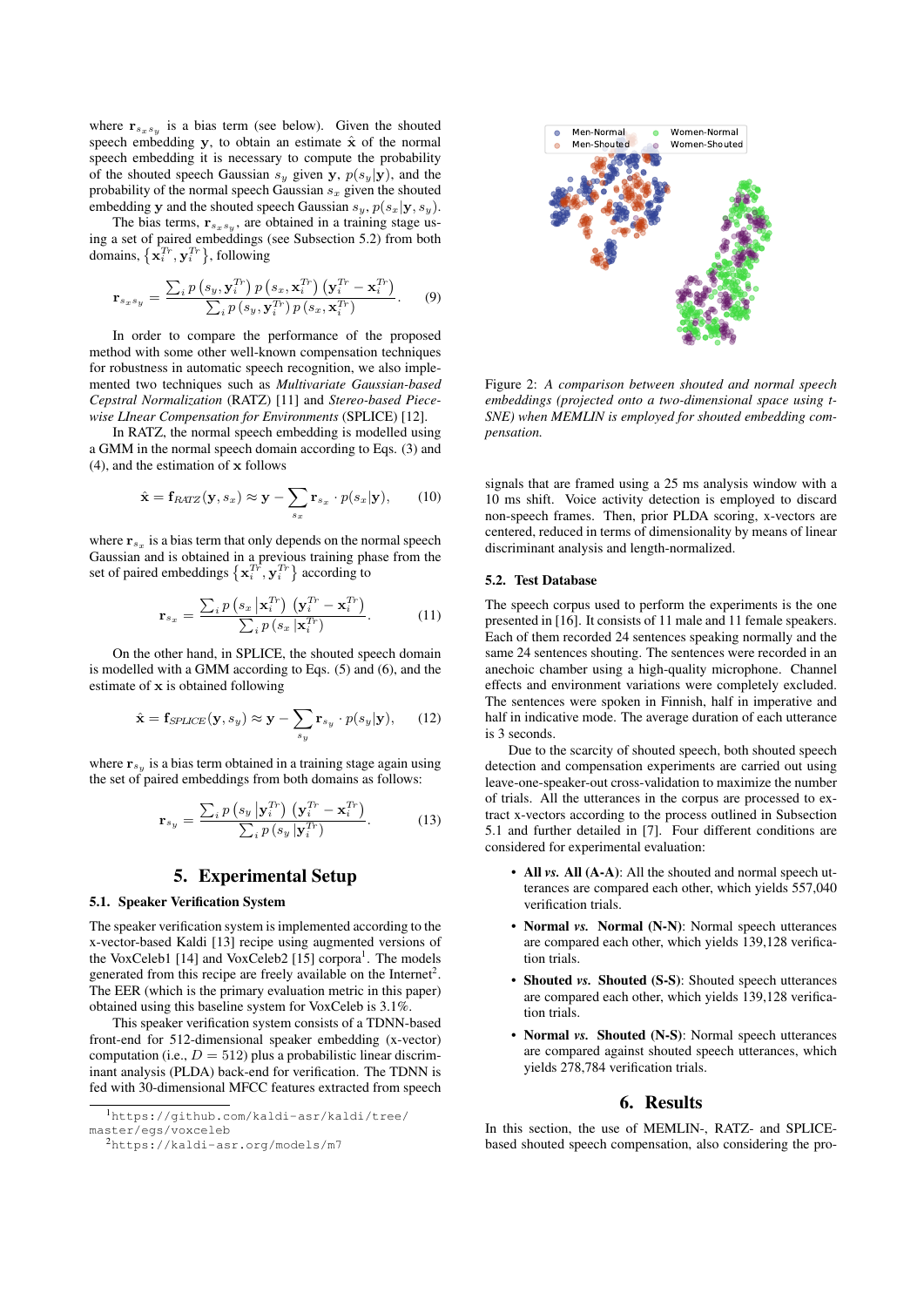

Figure 3: *Detection error trade-off curves for the techniques tested in this work when using the proposed shouted speech detection. Different plots refer to different conditions. From left to right: All* vs. *All, Shouted* vs. *Shouted and Normal* vs. *Shouted conditions.*

| Condition | <b>Baseline</b> | <b>MEMLIN</b> | <b>RATZ</b> | <b>SPLICE</b> |
|-----------|-----------------|---------------|-------------|---------------|
| $A-A$     | 24.76           | 21.09         | 22.16       | 21.24         |
| $N-N$     | 12.93           | 12.93         | 12.93       | 12.93         |
| $S-S$     | 16.37           | 13.73         | 15.00       | 13.60         |
| $N-S$     | 27.73           | 26.60         | 28.06       | 26.95         |

Table 1: *Speaker verification results in terms of EER, in percentages, when using oracle shouted speech detection.*

| <b>Condition</b> | <b>Baseline</b> | <b>MEMLIN</b> | <b>RATZ</b> | <b>SPLICE</b> |
|------------------|-----------------|---------------|-------------|---------------|
| $A-A$            | 24.76           | 21.62         | 22.26       | 21.34         |
| $N-N$            | 12.93           | 12.93         | 13.14       | 13.20         |
| $S-S$            | 16.37           | 14.03         | 15.15       | 13.76         |
| $N-S$            | 27.73           | 26.43         | 28.17       | 27.00         |

Table 2: *Speaker verification results in terms of EER, in percentages, when using the proposed shouted speech detection.*

posed shouted speech detection, is compared with a baseline speaker verification system that applies neither shouted speech detection nor shouted speech compensation. Notice that the shouted speech compensation techniques employ 8-component GMMs.

First, Table 1 shows speaker verification results in terms of EER, in percentages, when oracle shouted speech detection is used. As we can see, for Baseline there is a relative worsening of around 114% between Normal *vs.* Normal and Normal *vs.* Shouted conditions that justifies the need for vocal effort mismatch compensation. To a greater or lesser extent, such a mismatch is reduced by MEMLIN, RATZ and SPLICE. More in particular, the best results are those obtained by MEMLIN and SPLICE in contrast to RATZ, which suggests that modelling the shouted embedding space is important to achieve better compensation performance. Furthermore, the utility of MEMLIN for shouted embedding compensation can be visually inspected in Figure 2.

Similarly to Table 1, Table 2 shows speaker verification results when using the shouted speech detection proposed in Section 3. These results are supported by the detection error trade-off curves of Figure 3. Considering, indeed, leave-onespeaker-out cross-validation, our shouted speech detector obtains 98.11% accuracy, where only 1.17% and 2.65% of shouted and normal utterances, respectively, are misclassified. In these circumstances, it is not surprising the high similarity between the results reported in Tables 1 and 2. It is important to remark that, in the more interesting from a practical perspective All *vs.*

| Condition | <b>Baseline</b> | <b>MEMLIN</b> | <b>RATZ</b> | <b>SPLICE</b> |  |
|-----------|-----------------|---------------|-------------|---------------|--|
| $A-A$     | 24.76           | 21.92         | 22.84       | 21.80         |  |
| $N-N$     | 12.93           | 12.93         | 12.93       | 13.20         |  |
| $S-S$     | 16.37           | 14.75         | 18.70       | 14.59         |  |
| $N-S$     | 27.73           | 27.61         | 27.49       | 27.32         |  |
|           |                 |               |             |               |  |

Table 3: *Gender-dependent speaker verification results in terms of EER, in percentages and averaged across genders, when using oracle shouted speech detection.*

All scenario, SPLICE achieves a 13.8% relative improvement with respect to Baseline (in accordance with Table 2).

From Figure 1, one may think that applying genderdependent shouted embedding compensation can bring about an improvement with respect to employing a gender-independent approach. For this reason, we evaluated gender-dependent versions of MEMLIN-, RATZ- and SPLICE-based shouted speech compensation, the results (averaged across genders) of which are shown in Table 3. As can be seen, the equivalent genderindependent shouted embedding compensation of Table 1 is superior to the gender-dependent approach.

## 7. Conclusions

In this work, we have shown the need for vocal effort mismatch compensation in the context of speaker verification. Moreover, we have also shown the potential of several linear compensation techniques intended to mitigate the mismatch between speaker embeddings extracted from shouted and normal speech utterances. These techniques have worked on top of a very effective shouted speech detector based on logistic regression.

As there is certainly room for improvement, future work will be concerned with studying other mismatch compensation approaches possibly involving unsupervised learning or transfer learning. Towards this goal, we will require the acquisition of larger corpora comprising high vocal effort speech data.

#### 8. Acknowledgements

Authors would like to thank Paavo Alku, Jouni Pohjalainen and Tuomo Raitio for providing the database we have performed this study with. This work has been partially supported by the Spanish Ministry of Economy and Competitiveness and the European Social Fund through the project TIN2017-85854- C4-1-R, Government of Aragón (Reference Group T36<sub>-17R)</sub> and co-financed with Feder 2014-2020 "Building Europe from Aragón".